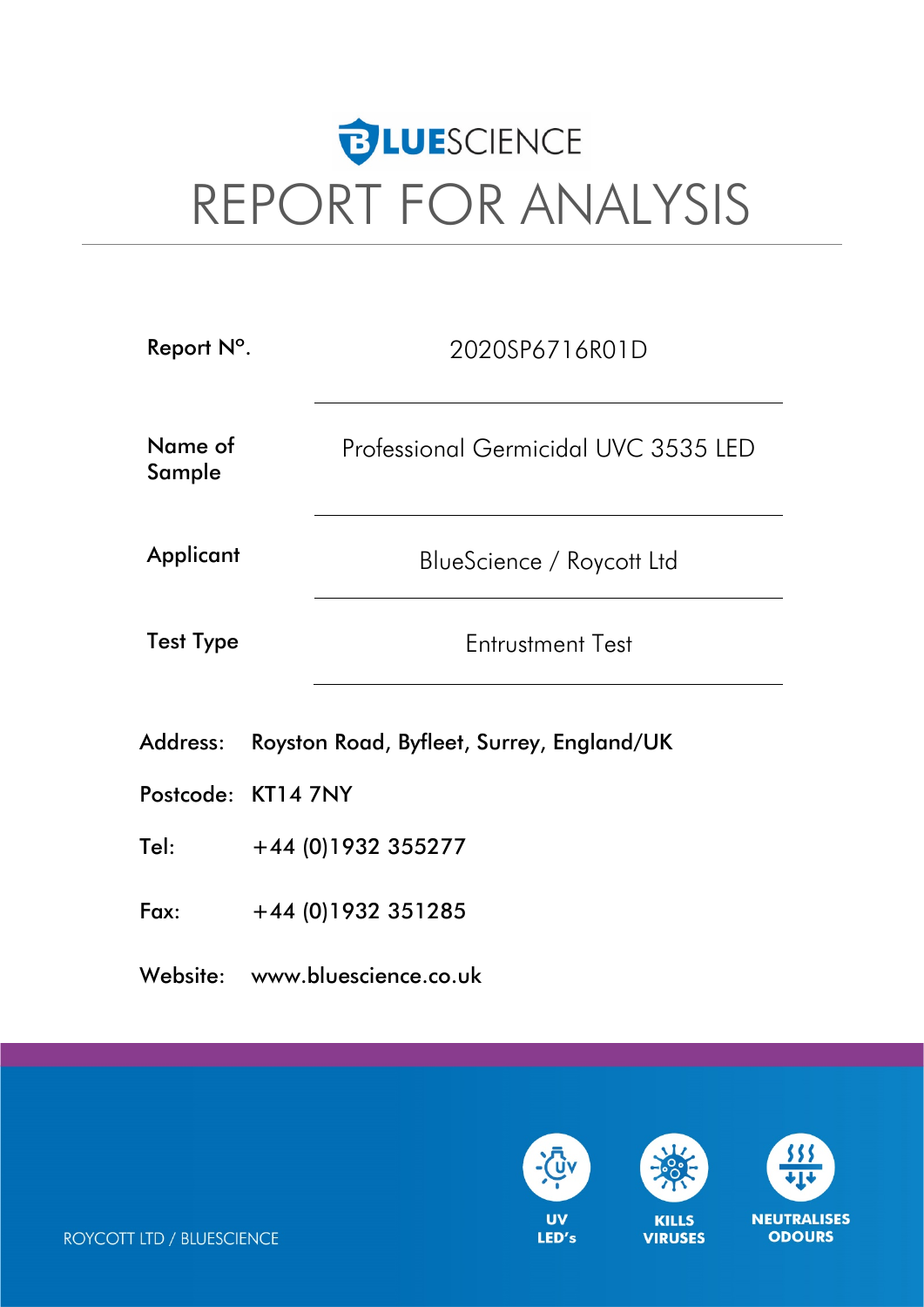

## REPORT FOR ANALYSIS

## (Report Nº): 2020SP6716R01D (Verification Code): 26943175

| Name of Sample                     | Professional Germicidal<br>UV-c LED                                                                             | Test Type                   | <b>Entrustment Test</b>                                                    |  |  |  |  |
|------------------------------------|-----------------------------------------------------------------------------------------------------------------|-----------------------------|----------------------------------------------------------------------------|--|--|--|--|
| Applicant                          | BlueScience                                                                                                     | Address                     | 100 Royston Road,<br>Byfleet, Surrey,<br><b>KT14 7NY</b><br>United Kingdom |  |  |  |  |
| Sample Source                      | Submitted for Testing by the<br><b>Applicant Supplier</b>                                                       | Sample<br>Quantity          | 1 One                                                                      |  |  |  |  |
| Spec and Lot Nº<br>of Sample       | GY-3535UV1C-NWN                                                                                                 | State and<br>Characteristic | Machine                                                                    |  |  |  |  |
| Sample Received<br>Date            | 2020-07-01                                                                                                      | Completion<br>Date          | 2020-07-04                                                                 |  |  |  |  |
| <b>Test Standard</b><br>and Method | Technical Standard for Disinfection (Ministry of Health, Edition 2002), section<br>$2 - 2.1.5.4$                |                             |                                                                            |  |  |  |  |
| Item Tested                        | Sterilization and disinfection equipment disinfection efficacy test: UV lamp.                                   |                             |                                                                            |  |  |  |  |
| <b>Test Conclusion</b>             | The test data of the sample(s) is attached to the page(s) of this report.<br>Issue Date: 2020-07-11<br>ESCIENCE |                             |                                                                            |  |  |  |  |
| Remarks                            | $\vec{D}$                                                                                                       |                             |                                                                            |  |  |  |  |
|                                    |                                                                                                                 |                             | <b>FONTION</b>                                                             |  |  |  |  |